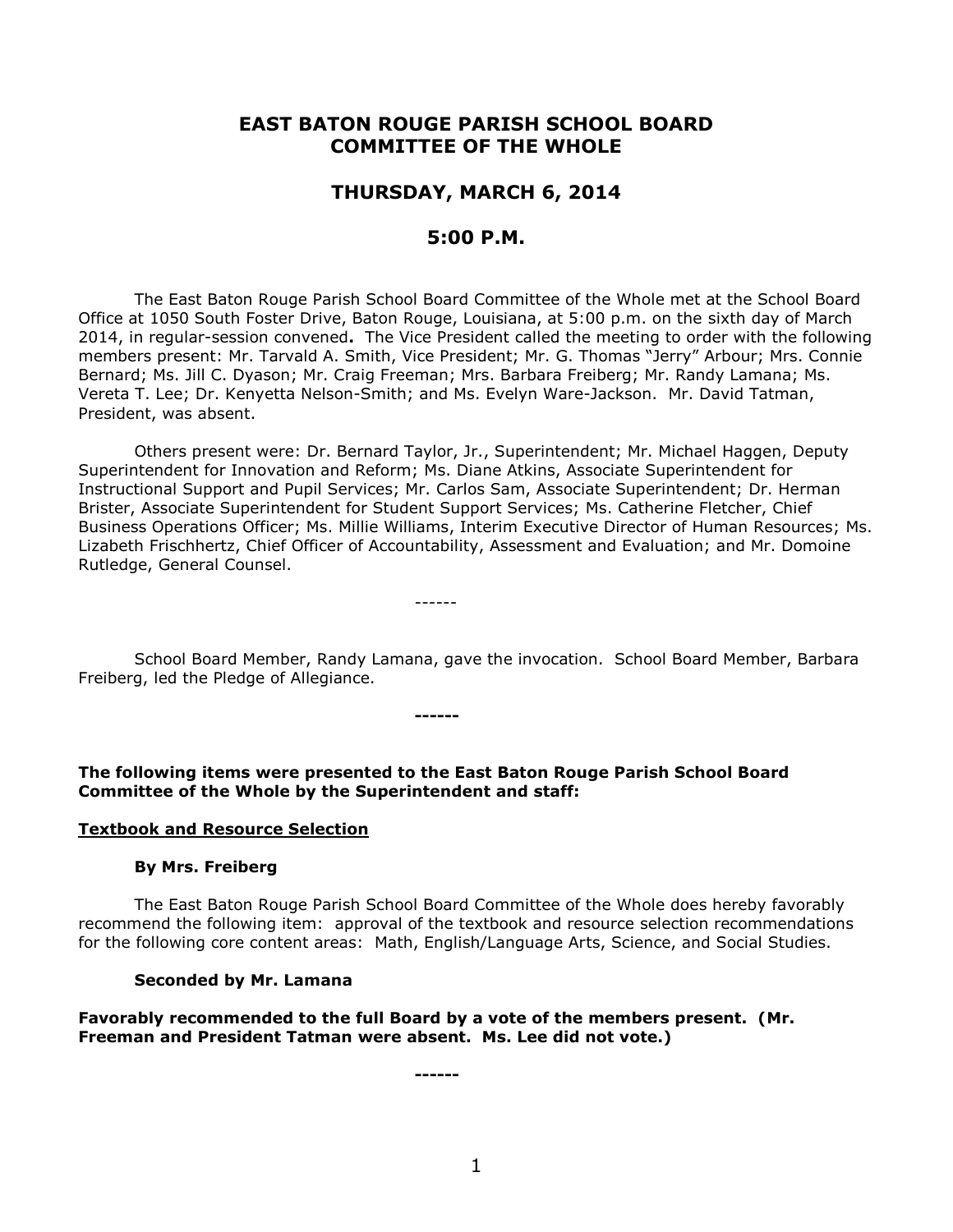# **East Baton Rouge Parish Prison Budget for Adult Education Services**

### **By Ms. Dyason**

The East Baton Rouge Parish School Board Committee of the Whole does hereby favorably recommend the following item: approval of the 2014 Proposed East Baton Rouge Parish Prison Budget for Adult Education Services for the period of January 1, 2014, through December 31, 2014.

# **Seconded by Mrs. Bernard**

## **Favorably recommended to the full Board by a vote of the members present. (Mr. Freeman and President Tatman were absent.)**

**------**

# **Fundraising Products and Concessions**

### **By Mr. Lamana**

The East Baton Rouge Parish School Board Committee of the Whole does hereby favorably recommend the following item: approval of staff's recommendations via a Request for Proposal (RFP) to provide fundraising products and concessions for all of the East Baton Rouge Parish School System's schools for the period of July 1, 2014, through June 30, 2015.

### **Seconded by Ms. Ware-Jackson**

### **Discussion followed.**

### **The following substitute motion was made.**

### **By Ms. Dyason**

The East Baton Rouge Parish School Board Committee of the Whole does hereby refer the following item to the East Baton Rouge Parish School Board **without a recommendation:** approval of staff's recommendations via a Request for Proposal (RFP) to provide fundraising products and concessions for all of the East Baton Rouge Parish School System's schools for the period of July 1, 2014, through June 30, 2015.

### **Seconded by Mrs. Freiberg**

### **Discussion continued.**

**The Superintendent withdrew the item for consideration. The originators and seconders of the original motion and the substitute motion withdrew their motions.**

**------**

### **Proposed 2014-2015 Academic School Year Calendar**

**By Ms. Lee**